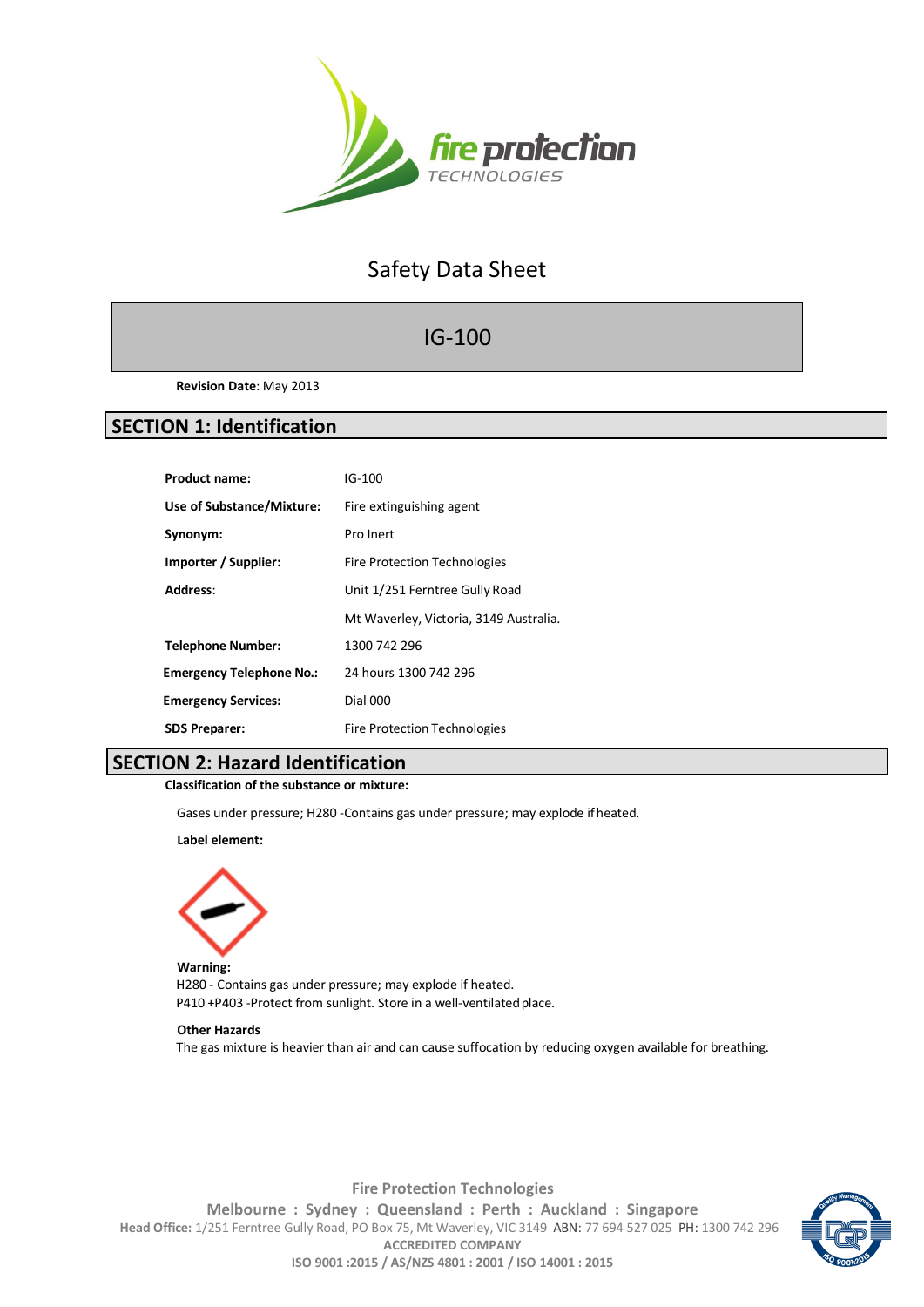

## **3. COMPOSITION / INFORMATION ON INGREDIENTS**

#### **Mixture:**

100% Nitrogen

## **4. FIRST-AID MEASURES**

### **General:**

If unconscious, place in recovery position and seek medical advice. Never give anything by mouth to an unconscious person. If breathing is irregular or stopped, administer artificial respiration. If symptoms persist, call a physician.

## **Inhalation:**

May cause asphyxiation at high concentrations. Symptoms may include loss of mobility or consciousness. Victim may not be aware of asphyxiation. Remove victim to an uncontaminated area, wearing self-contained breathing apparatus. Keep person warm and at rest. Seek medical assistance. Apply artificial respiration if breathing has stopped.

## **Skin/eye Contact:**

Compressed gas directed at the skin can enter the body through small wounds or even penetrate the skin, causing serious or fatal injuries. Seek medical advice immediately.

#### **Ingestion:**

Ingestion is not considered a potential route of exposure.

## **5. FIRE-FIGHTING MEASURES**

#### **Suitable extinguishing media:**

All known extinguishants can be used.

#### **Specific methods:**

If possible, stop flow of product. Move container away or cool with water from a protected position.

#### **Specific hazards during firefighting:**

Pressure build-up. Fire of intense heat may cause violent rupture of containers. No hazardous combustion products.

#### **Advice for firefighters:**

In confined spaces, use self-contained breathing apparatus. Use personal protective equipment.

## **6. ACCIDENTAL RELEASE MEASURE**

#### **Personal precautions:**

Evacuate personnel to safe areas. Ventilate area, especially low or enclosed places where the mixture might collect. Refer to protective measure listed in Sections 7 and 8.

#### **Environmental precautions:**

Provided it is safe to do so, try to stop release. Prevent from entering sewers, basements and work pits or any place where accumulation can be dangerous.

**FIRE**<br>DETECTIOI

#### **Methods for containment cleaning up**

Ventilate area.

## **Disposal**

Refer to section 13 for disposal instructions.











SPECIA<br>APPLICATI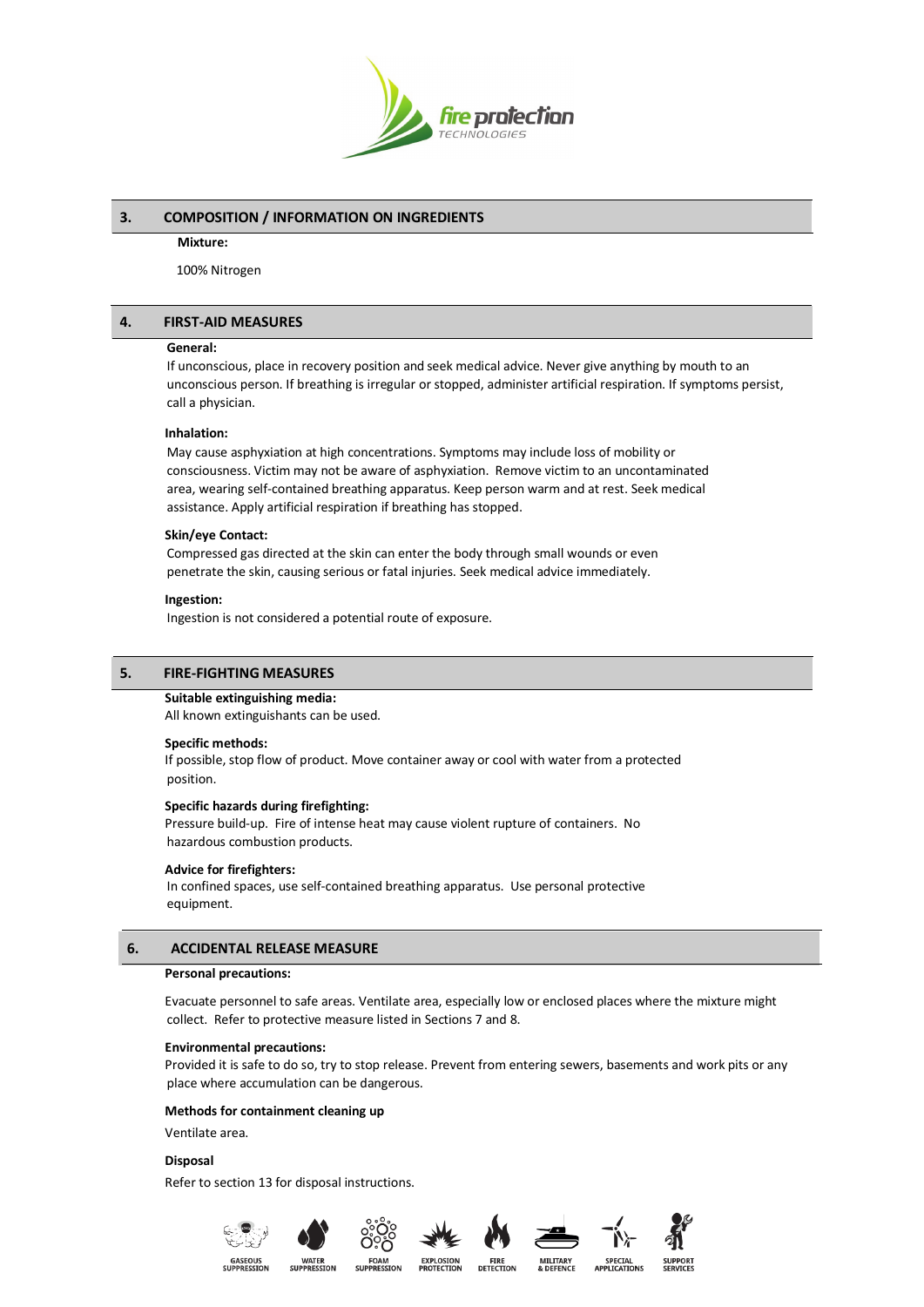

## **7. HANDLING AND STORAGE**

#### **Handling:**

Substance is heavier than air and may spread along floors.

Compressed gas cylinders are heavy and contain considerable stored energy. Use suitable equipment and handle with appropriate caution. Contact supplier if in doubt.

Backflow of any contaminating substance into container must be prevented.

Do not drag, slide or roll containers. Never attempt to lift cylinder by its cap. Use a check valve in the discharge line to prevent hazardous backflow into the container.

Keep containers in a dry, cool and well-ventilated place at a temperature of between -20°C and 50°C.

## **8. EXPOSURE CONTROLS / PERSONAL PROTECTION**

#### **Exposure limits:**

No exposure limit specified, atmosphere must have a minimum of 18% free oxygen.

### **Exposure controls:**

Ensure adequate ventilation, especially in confined areas.

Eye protection - wear safety glasses complying with EN 166 or ANSI Z87.1

Hand protection - leather gloves that are resistant to low temperature complying with EN 374 or OSHA 29 CFR 1910.139. The choice of the gloves also depends on other quality features other than material and is different from one manufacturer to another. Consideration must be given to specific local conditions such as the danger of cuts, abrasion and contact time with the substance.

Skin and body protection – wear suitable protective equipment.

Protective measures – self-contained breathing apparatus is required if a large release is experienced.

Respiratory protection – for rescue, use self-contained breathing apparatus. The mixture is heavier than air and can cause suffocation by reducing the oxygen concentration available for breathing. Apparatus must comply with EN 137.

## **9. PHYSICAL AND CHEMICAL PROPERTIES**

| <b>Physical and chemical properties</b>                |              |                                  |
|--------------------------------------------------------|--------------|----------------------------------|
| Form                                                   |              | Colorless gas                    |
| Odour                                                  | ÷            | None                             |
| Molecular weight                                       | t            | 28.2                             |
| <b>Melting point</b>                                   | $\mathbf{L}$ | $-210.0^{\circ}$ C               |
| <b>Boiling point</b>                                   | ÷            | $-195.8^{\circ}$ C               |
| Relative density (gas)                                 | :            | Heavier than air                 |
| <b>Relative density (liquid)</b>                       | :            | Not applicable                   |
| Vapour pressure at 20°C                                | :            | Not applicable                   |
| Solubility in water                                    | :            | Negligible                       |
| Auto ignition temperature<br><b>Flammability range</b> |              | Not applicable<br>Not applicable |











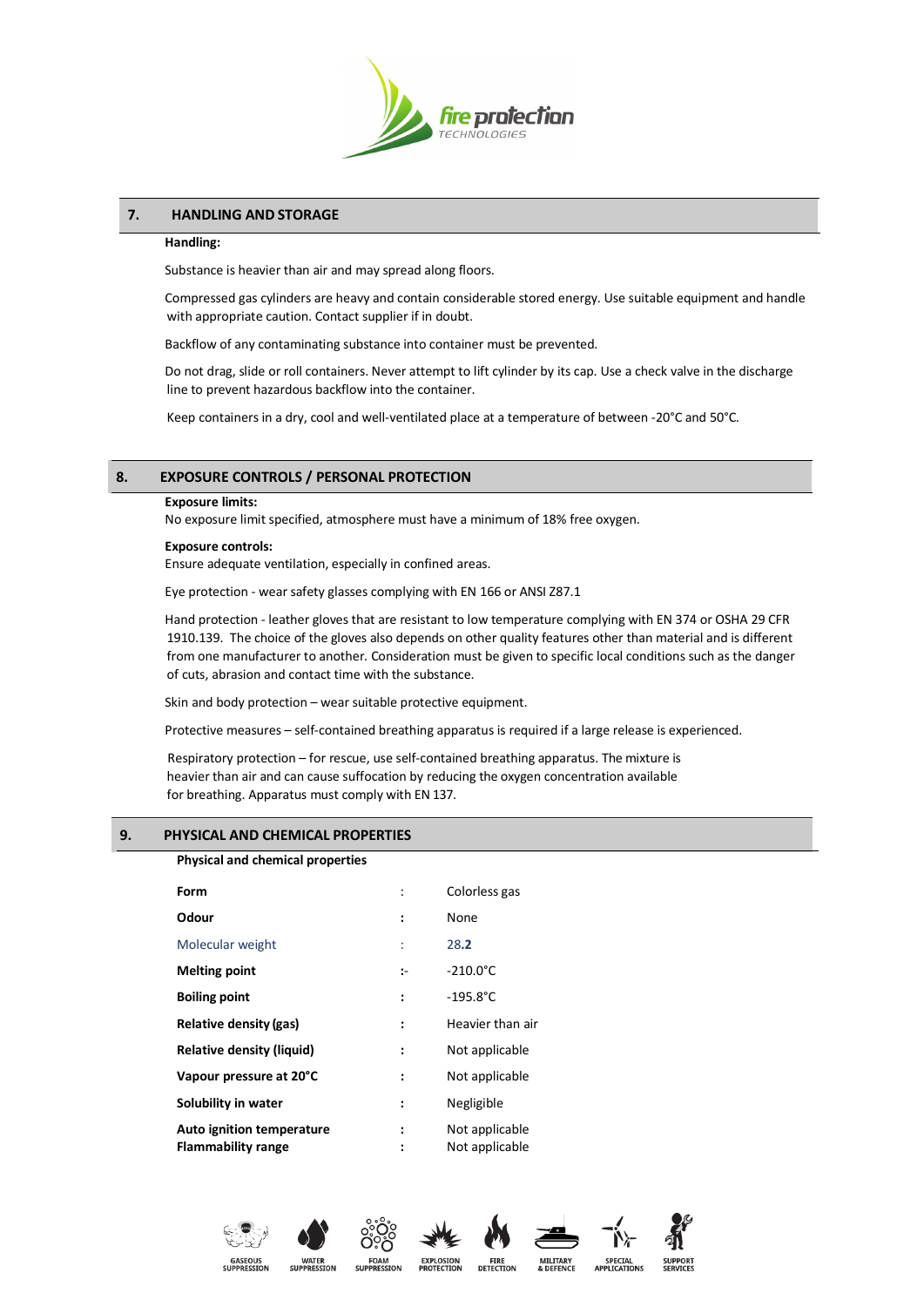

## **10. STABILITY AND REACTIVITY**

**Reactivity and chemical stability:** Stable under normal conditions

**Possibility of hazardous reactions:** Stable

**Hazardous decomposition products:** None

## **11. TOXICOLOGICAL INFORMATION**

**General:** No toxicological effects from this product. LC50/ih No acute toxicity

## **12. ECOLOGICAL INFORMAITON**

No ecological damage is caused by this product. Nitrogen and argon are natural components of air, with nitrogen constituting approximately 78% , argon approximately 0.9% and carbon dioxide approximately 0.04% of the Earth's atmosphere.

## **13. DISPOSAL CONSIDERATION**

Discharge to atmosphere in a well-ventilated area. Consider noise and pressure hazards. Do not discharge into any place where its accumulation could be dangerous.

Return cylinder to supplier; otherwise, dispose of container in accordance with local, regional, national and/or international regulations.

Contact your Fike Corporation (of Fike approved supplier) if guidance is required.

## **14. TRANSPORT INFORMATION**

| <b>U.N. No.</b>             | 1066                     |
|-----------------------------|--------------------------|
| Class / Division            | $\overline{\phantom{a}}$ |
| <b>Proper Shipping Name</b> | Nitrogen, compressed     |
| ADR/RID Item No. 1          | 2.1a                     |

#### **Other transport information:**

Avoid transport on vehicles where the load space is not separated from the driver's compartment. Ensure vehicle driver is aware of the potential hazards of the load and knows what to do at anemergency.

Before transporting product, ensure;

- Cylinder valve is closed and not leaking
- Valve outlet cap or plug (where provided) is correctly fitted.
- Adequate ventilation
- Compliance with applicable regulations.

## **15. REGULATORY INFORMATION**